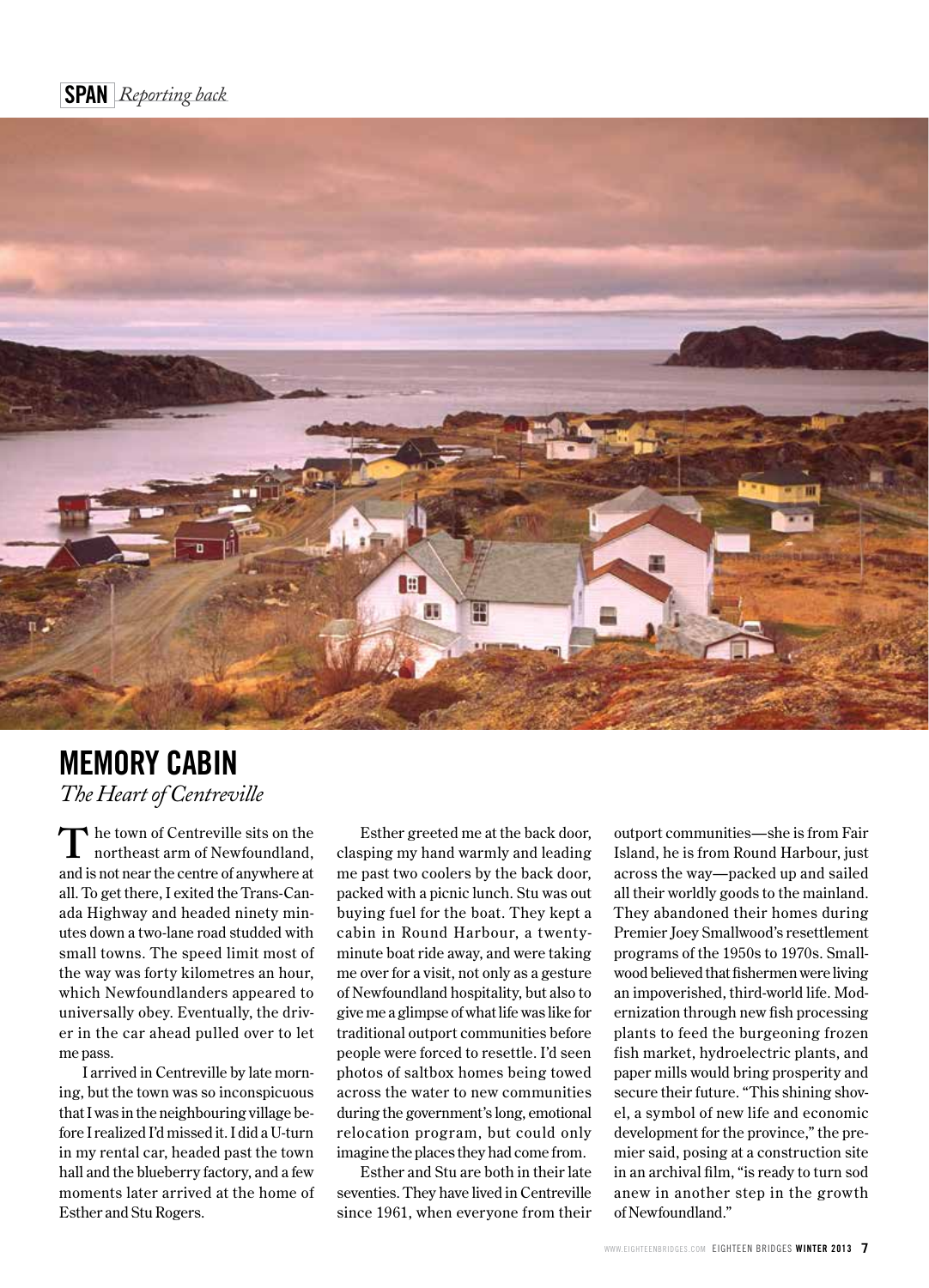When Smallwood became premier, approximately 300,000 people lived in a province one-third the size of England. "For some years past, there has been a lot of talk about the way the population of Newfoundland are scattered into so many hundreds of settlements along so many thousands of miles of coastline," he said in 1957. "It has long been felt by thoughtful people that the terribly scattered nature of our population has made it very expensive for the Government to provide public services to all the people."

It was time for Newfoundlanders to stop hanging on to the "old traditional ways," a brochure from the 1960s reported. Relocation was the only way to prepare "the next generation" for life in a modern, urban society. The propaganda of the time cast an eye toward a gleaming new future: "Yes, today and tomorrow Newfoundland is truly on the march," proclaimed a black-and-white promotional film.

"One thing we will not do is force anyone to move. That would be dictatorship," Joey Smallwood said. He told fishermen to burn their boats, and he promised new jobs. He spoke of "reception centres" and "growth areas."

Centreville was one such growth area, a manufactured town forged from the adrenaline of collective desperation and the autocratic ambitions of a man who had called himself "the latest father of Confederation."

At the harbour, Stu steadied their three-person skiff, and Esther and I handed down the coolers and jugs of water. "This was nothing, just an open space," he said, as we made our way to the wharf. It was cloudy and the air smelled of wood smoke. We passed hills covered with the green tips of young spruce and fir trees. When the people of Fair Island, Round Harbour and the other tiny islands decided to hang up their fishing nets, they ran their schooners aground and moved to Centreville to work in forestry. Families all across Newfoundland floated their homes to similar "growth centres" or loaded them on a government resettlement barge because they couldn't afford to leave them behind.

## **Clyde Barrow thinks on Buster's party**

Clarence brought me & I were not lookin round but when the girl walk in the air just turn to somethin new

blonde hair flyin firecracker eyes explorin everythin & then she seen me

her face just blossom, clear intentions I couldnt let the moment pass stretch out my hand stood close next to the window so I'd show her which one was my fancy ride

talk goin on around us, her blue eyes steady, hair filled with light streamin in from the porch

after I kiss her she give a little smile & crushed near flat against me when I held her in my arms, she no taller than a pony thought I mighta pick her up & run

heard she had a husband in the joint she said it were not real

quick as hiccup she were bored in school, what to do in a hole like Cement City when you hurtin for more & nothin ever happens

never saw another want the same so fierce to drive & be alive the way we should if we had chances & the world ran right

*– Carolyn Smart*

The year following the move from Fair Island a fire destroyed the area around Centreville. (Rumours were that it started at a lobster cookout in Gambo.) "The last two houses were hardly in the water when the fire came through," said Esther.

Stu pointed the skiff toward the open water. "There was a time when you saw more boats on the water than cars on the road," he said.

"See that opening?" said Esther, looking toward the near distance between two islands. "If you went over there you could go all the way across the Atlantic."

We passed Yellow Fox Island and Silver Fox Island, Partridgeberry Island and Sydney Cove. A smooth granite rock that arched into the air was known as Whale's Back. After ten minutes, we reached the dock at Fair Island, which was settled in 1780 and had a population of 750 when it was abandoned two centuries later. Despite the government's directive to never return, many people built new cabins on the plots where their families once lived. Esther and I climbed ashore and Stu hung back in the boat, agreeing to pick us up at the other end of the island to save Esther a walk back.

We headed toward a short rocky hill covered with crackerberries. "I'm only going that far and then I'll stop," Esther announced, as much to herself as to me. She has arthritis in her hips, but was compelled to keep walking. "I used to run up this hill," she said. She knew what was on the other side, but wanted to have a look anyway. To our right was an old cemetery with white stone markers; to the left, a slope of rocks she and her friends played on. This was how they spent their evenings on Fair Island as children, walking and running over the rocks, ice skating in winter on a frozen bog.

Down among the cabins were white signs where the town store and a church and other establishments had been. In